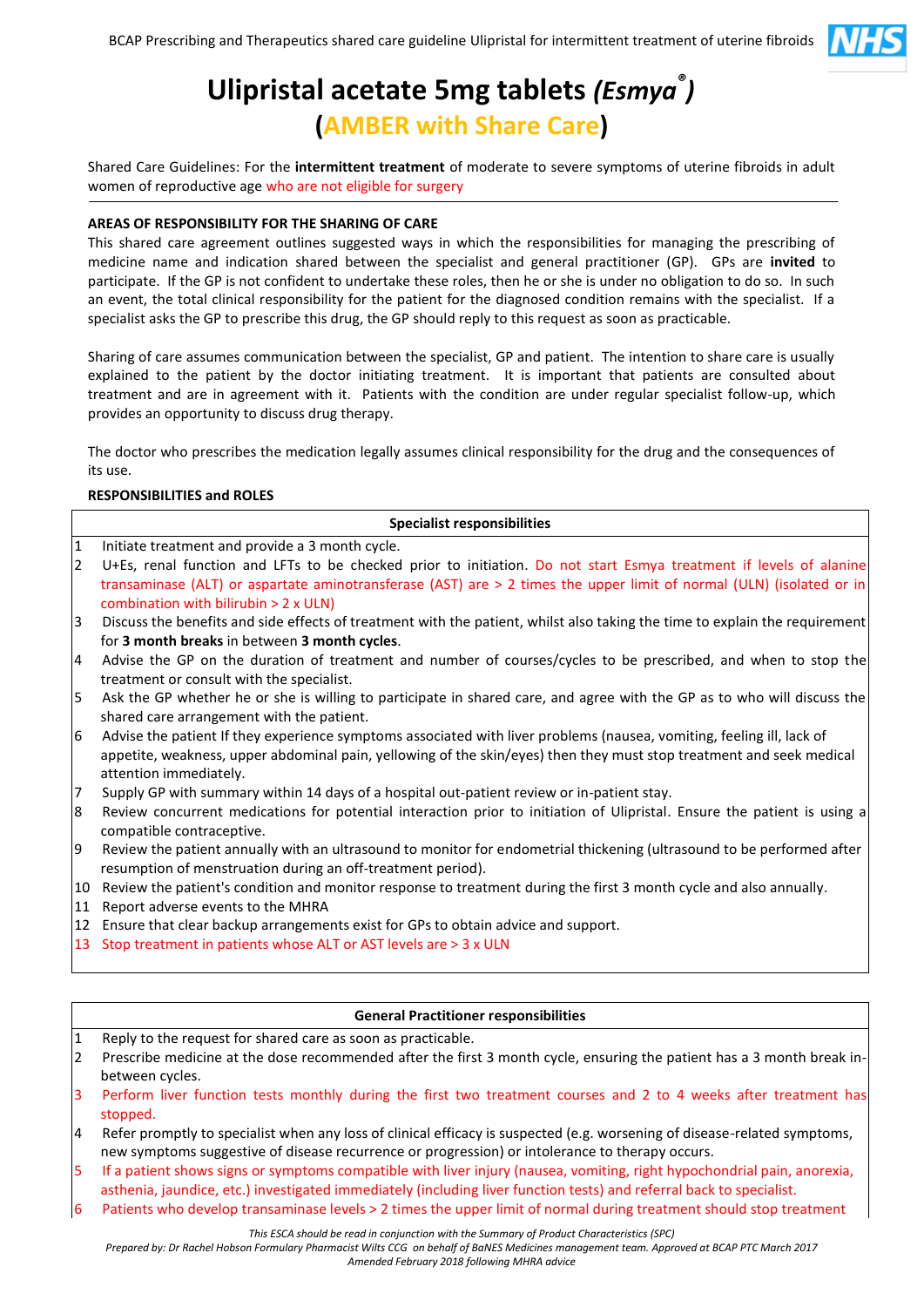

# and be referred back to the specialist

- 7 Review any new concurrent medications for potential interactions
- 8 Report to and seek advice from the specialist on any aspect of patient care that is of concern to the GP and may affect
- treatment. E.g. if symptoms continue or if menstruation fails to be suppressed after 2 months of treatment.
- 9 Stop treatment on the advice of the specialist.
- 10 Report adverse events to the specialist and MHRA.

# **Patient's role**

- 1 Report to the specialist or GP if he or she does not have a clear understanding of the treatment.
- 2 Share any concerns in relation to treatment with medicine, especially if it fails to control symptoms and excessive bleeding persists or if there is an unexpected bleeding pattern.
- 3 Stop treatment and seek urgent medical attention immediately in relation if experiencing symptoms associated with liver problems (nausea, vomiting, feeling ill, lack of appetite, weakness, upper abdominal pain, yellowing of the skin/eyes)
- 4 Understand that the medicine should be taken as a 3 month cycle/course followed by a 3 month break before starting a second course/cycle. It is not to be taken continuously.
- 5 Report any adverse effects to the specialist or GP whilst taking the medicine.

# **BACK-UP ADVICE AND SUPPORT**

| Contact details RUH     | Telephone No. | Bleep: | Fax: | Email address:        |
|-------------------------|---------------|--------|------|-----------------------|
| Specialist: Mrs Qureshi | 07801023653   |        |      | aysha.qureshi@nhs.net |
| Hospital Pharmacy Dept: | 01225 824640  |        |      |                       |

# **Advice to the patient:**

1. **Missed dose** -If a patient misses a dose, the patient should take ulipristal acetate as soon as possible. If the dose was missed by more than 12 hours, the patient should not take the missed dose and simply resume the usual dosing schedule.

2. **Bleeding pattern** - Patients should be informed that treatment with ulipristal acetate usually leads to a significant reduction in menstrual blood loss or amenorrhea within the first 10 days of treatment. Should the excessive bleeding persist, patients should notify their physician. Menstrual periods will generally return within 4 weeks after the end of the treatment course. If, during repeated intermittent treatment, after the initial reduction in bleeding or amenorrhea, an altered persistent or unexpected bleeding pattern occurs, such as inter- menstrual bleeding, the patient should report back to the GP. (Investigation of the endometrium including endometrial biopsy should be performed in order to exclude other underlying conditions, including endometrial malignancy.)

## **SUPPORTING INFORMATION**

## **Summary of condition and licensed indications.**

The medicine is indicated for:

- For the intermittent treatment of moderate to severe symptoms of uterine fibroids in adult women of reproductive age who are not eligible for surgery
- For the pre-operative treatment of moderate- to-severe symptoms of uterine fibroids in adult women of reproductive age. *Please note, this indication is RED on local formularies and GPs should not be asked to prescribe for this indication.*

# **Treatment Aims (Therapeutic plan)**

A symptomatic fibroid is one causing, usually multiple, symptoms including heavy menstrual bleeding / menorrhagia or abnormal uterine bleeding / menorrhagia; pain accompanying heavy bleeding / dysmenorrhoea; pressure symptoms due to volume of the fibroid pressing on pelvis organs (pressure on bladder, bowel and pain during intercourse / dyspareunia). Fibroid impacting on quality of life, including tiredness due to anaemia.

Ulipristal acetate 5mg exerts a specific and direct effect on the endometrium, stopping bleeding, and a direct action on fibroids, reducing their size probably via a number of mechanisms including inhibition of cell proliferation and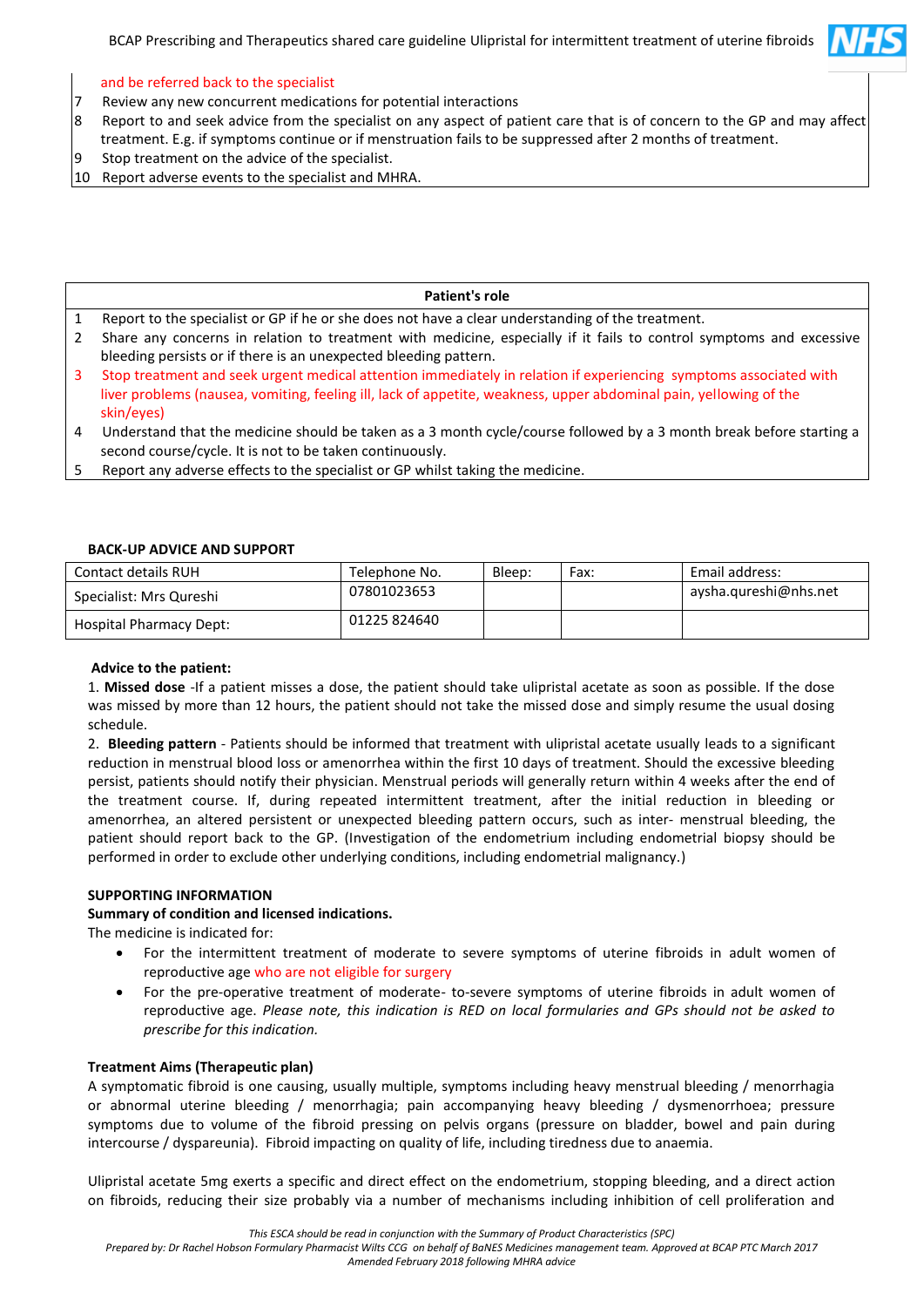

induction of apoptosis and with intermittent treatment, resorption / restructuring of extracellular matrix. Recent data demonstrates that with intermittent use, each three month course of treatment with Ulipristal has a consistent and rapid impact on the multiple symptoms of fibroids and progressively shrinks fibroids with associated improvements in quality of life.

Three patient groups are suitable for use of Esmya® as follows:

- 1.) **Peri-menopausal patients.** Patients who have significant menorrhagia and a large uterine size (which means they are not suitable for coil fitting or ablation) and the patient is nearly menopausal. It is envisaged this would avoid surgery (hysterectomy) in these patients.
- 2.) **Younger patients with fibroids who wish to maintain their fertility to have children**. Such patients may not be ready to have children or may be undecided. If these patients have very large fibroids and hence uterus size, coil fitting or ablation won't work. Hence Esmya® would be a good option to treat as a bridging therapy.
- 3.) **Patients with co-morbidities or not wanting surgery**. E.g. patients with very high BMI where the surgical risk is high.

# **Treatment Schedule (including dosage and administration)**

One 5mg tablet to be taken orally once a day for up to 3 months. Treatment should be started during the first week of a menstrual cycle. Tablets should be taken with or without food. Re-treatment courses should start at the earliest during the first week of the second menstruation following the previous treatment course completion.

Each treatment course should not exceed 3 months; this should be followed by a 3 month treatment free duration before the next 3 month treatment course is started.

Repeated intermittent treatment has been studied for up to 4 intermittent treatment courses. Hence the maximum total duration is 4 courses over a 2 year period.

## **Contra-indications and precautions for use**

- 1. Is contra-indicated in women with underlying liver disorders
- 2. Hypersensitivity to the active substance or to any of the excipients.
- 3. Pregnancy and breastfeeding.
- 4. Genital bleeding of unknown etiology or for reasons other than uterine fibroids, e.g. Uterine, cervical, ovarian or breast cancer.
- 5. Pregnancy should be precluded prior to initiation.

## **Cautions and Special Recommendations**

## **Renal impairment**

Renal impairment is not expected to significantly alter the elimination of ulipristal. In the absence of specific studies, ulipristal acetate is not recommended for patients with severe renal impairment unless the patient is closely monitored.

## **Hepatic impairment** (amended Oct 2018)

Requirements for liver function monitoring

• Liver function tests should be performed before starting each treatment course, monthly during the first 2 treatment courses, and 2-4 weeks after stopping treatment.

• Do not start Esmya treatment if levels of alanine transaminase (ALT) or aspartate aminotransferase

(AST) are > 2 times the upper limit of normal (ULN) (isolated or in combination with bilirubin > 2 x ULN)

• Stop treatment in patients whose ALT or AST levels are > 3 x ULN.

## **Asthma patients**

Use in women with severe asthma insufficiently controlled by oral glucocorticoids is not recommended.

## **Endometrial changes**

Ulipristal acetate has a specific pharmacodynamic action on the endometrium. Increase in thickness of the endometrium may occur. If the endometrial thickening persists beyond 3 months following the end of treatment and return of menstruations, this may need to be investigated as per usual clinical practice to exclude underlying conditions, including endometrial malignancy.

Changes in the histology of the endometrium may be observed in patients treated with ulipristal acetate. These changes are reversible after treatment cessation.

These histological changes are denoted as "Progesterone Receptor Modulator Associated Endometrial Changes" (PAEC) and should not be mistaken for endometrial hyperplasia.

#### **Side-effects**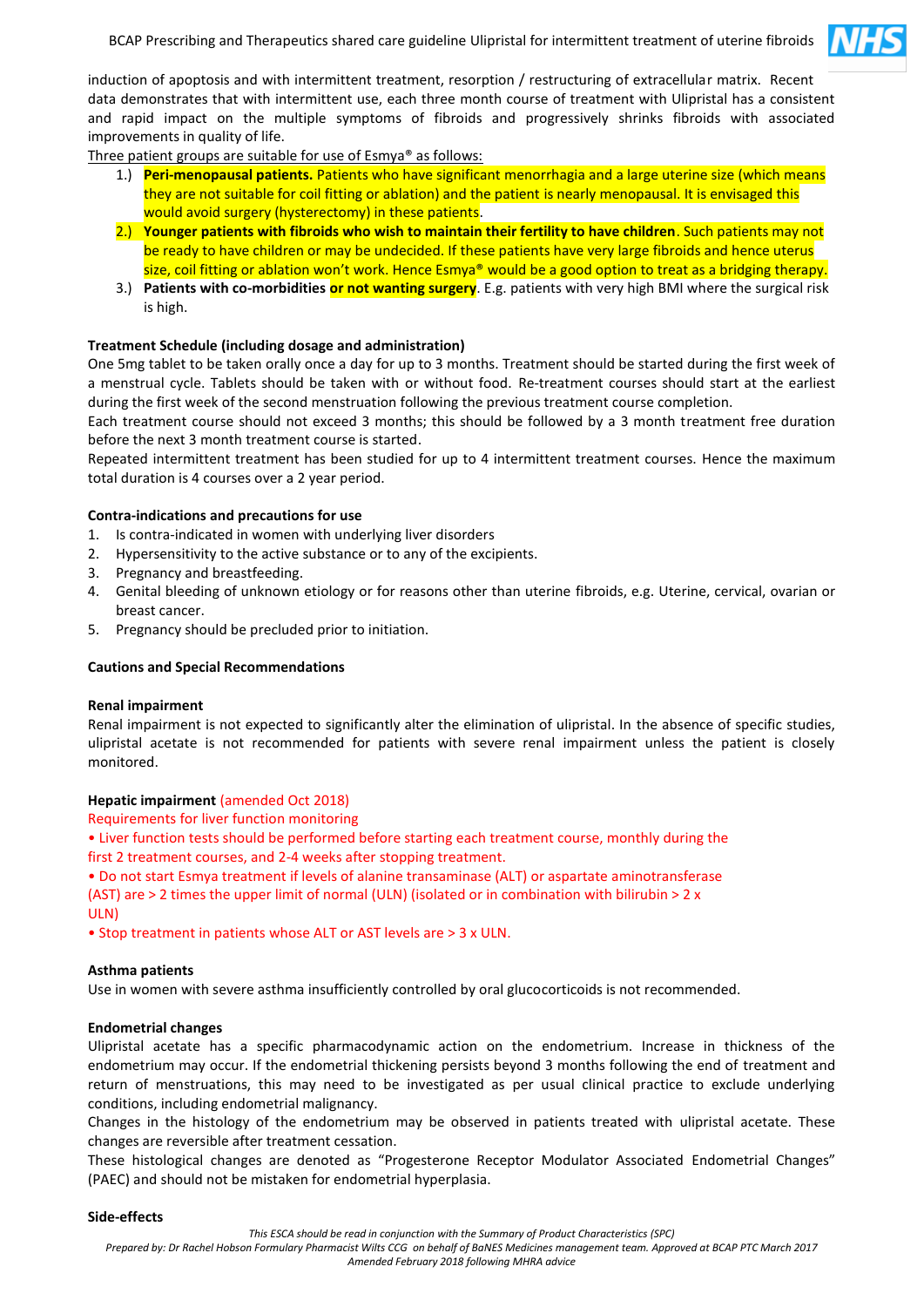BCAP Prescribing and Therapeutics shared care guideline Ulipristal for intermittent treatment of uterine fibroids



The most common finding in clinical trials was amenorrhea (79.2%), which is considered as a desirable outcome for the patients.

The most frequent adverse reaction was **hot flush**. The vast majority of adverse reactions were mild and moderate (95.0%), did not lead to discontinuation of the medicinal product (98.0%) and resolved spontaneously.

#### **Endometrial thickening**

In 10-15% of patients, thickening of the endometrium (> 16 mm by ultrasound or MRI at end of treatment) was observed with ulipristal acetate by the end of the first 3-month treatment course. In subsequent treatment courses, endometrial thickening was less frequently observed (4.9% and 3.5% of patients by the end of second and fourth treatment course, respectively). The endometrial thickening reverses when treatment is stopped and menstrual periods resume.

In addition, reversible changes to the endometrium are denoted 'Progesterone Receptor Modulator Associated Endometrial Changes' (PAEC) and are different from endometrial hyperplasia. If hysterectomy or endometrial biopsy specimens are sent for histology, then the pathologist should be informed that the patient has taken ulipristal acetate

#### **Headache**

Mild or moderate severity headache was reported in 5.8% of patients.

#### **Ovarian cyst**

Functional ovarian cysts were observed during and after treatment in 1.0% of patients and in most of the cases spontaneously disappeared within a few weeks.

#### **Uterine haemorrhage**

Patients with heavy menstrual bleeding due to uterine fibroids are at risk of excessive bleeding, which may require surgical intervention. A few cases have been reported during ulipristal acetate treatment or within 2-3 months after ulipristal acetate treatment was stopped.

Refer to the SPC for a full list of adverse effects.

Medicine name was launched in February 2012 and no longer has black triangle (▼) status. Serious suspected reactions (even if well recognised or causal link uncertain) should be reported to the MHRA.

#### **Monitoring**

Liver function tests should be performed before starting each treatment course, monthly during the first 2 treatment courses, and 2-4 weeks after stopping treatment.

Do not start Esmya treatment if levels of alanine transaminase (ALT) or aspartate aminotransferase (AST) are > 2 times the upper limit of normal (ULN) (isolated or in combination with bilirubin > 2 x ULN)

Stop treatment in patients whose ALT or AST levels are > 3 x ULN

GP to Perform liver function tests monthly during the first two treatment courses and 2 to 4 weeks after treatment has stopped.

#### **Drug Interactions**

#### **Hormonal contraceptives**

Ulipristal acetate has a steroid structure and acts as a selective progesterone receptor modulator with predominantly inhibitory effects on the progesterone receptor. Thus hormonal contraceptives and progestogens are likely to reduce ulipristal acetate efficacy by competitive action on the progesterone receptor. In addition, Ulipristal acetate may interfere with the action of hormonal contraceptive products (progestogen only, progestogen releasing devices or combined oral contraceptive pills) and progestogen administered for other reasons. Therefore concomitant administration of medicinal products containing progestogen is not recommended. Medicinal products containing progestogen should not be taken within 12 days after cessation of ulipristal acetate treatment. A non-hormonal contraceptive method is recommended during treatment.

*This ESCA should be read in conjunction with the Summary of Product Characteristics (SPC)*